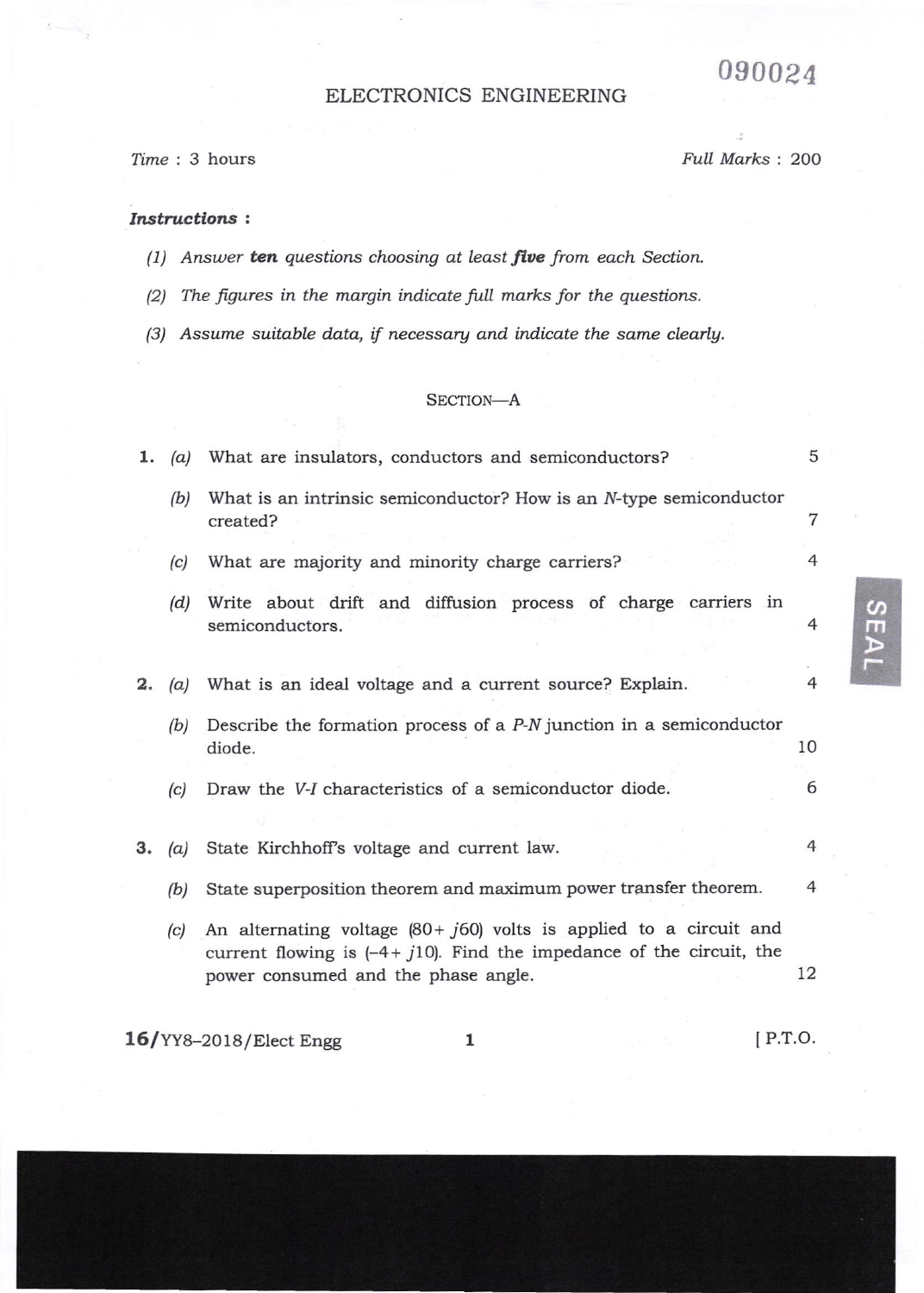- $(a)$ State Thevenin's and Norton's theorems.
	- (b) Find the Thevenin equivalent circuit between  $A$  and  $B$  of the given circuit.

6

8

6



(c) Find the equivalent resistance of the given network between points A and B.

 $\frac{1}{2}$ 



Describe the construction and working principle of a permanent 5.  $(a)$ 7 magnet moving-coil instrument. (b) Calculate the value of shunt resistance and multiplying factor for converting a 5 mA meter with 20 ohm internal resistance into a  $5 A$ 5 ammeter. (c) What are primary and secondary transducers? Give example. 4 4 (d) What are active and passive transducers? Give example. 6. (a) What are the capacity of memory having 32-address lines and 8-data lines? 4 4 (b) What are erasable and non-erasable memories? Explain. (c) What are volatile and non-volatile memories? Explain. 4 What are the programmable logic devices? Describe the various types (d) 5 of programmable logic devices. (e) Convert the hexadecimal number ABC to decimal. Show the different 3 steps.

16/YY8-2018/Elect Engg

$$
\mathbf{2} \\
$$